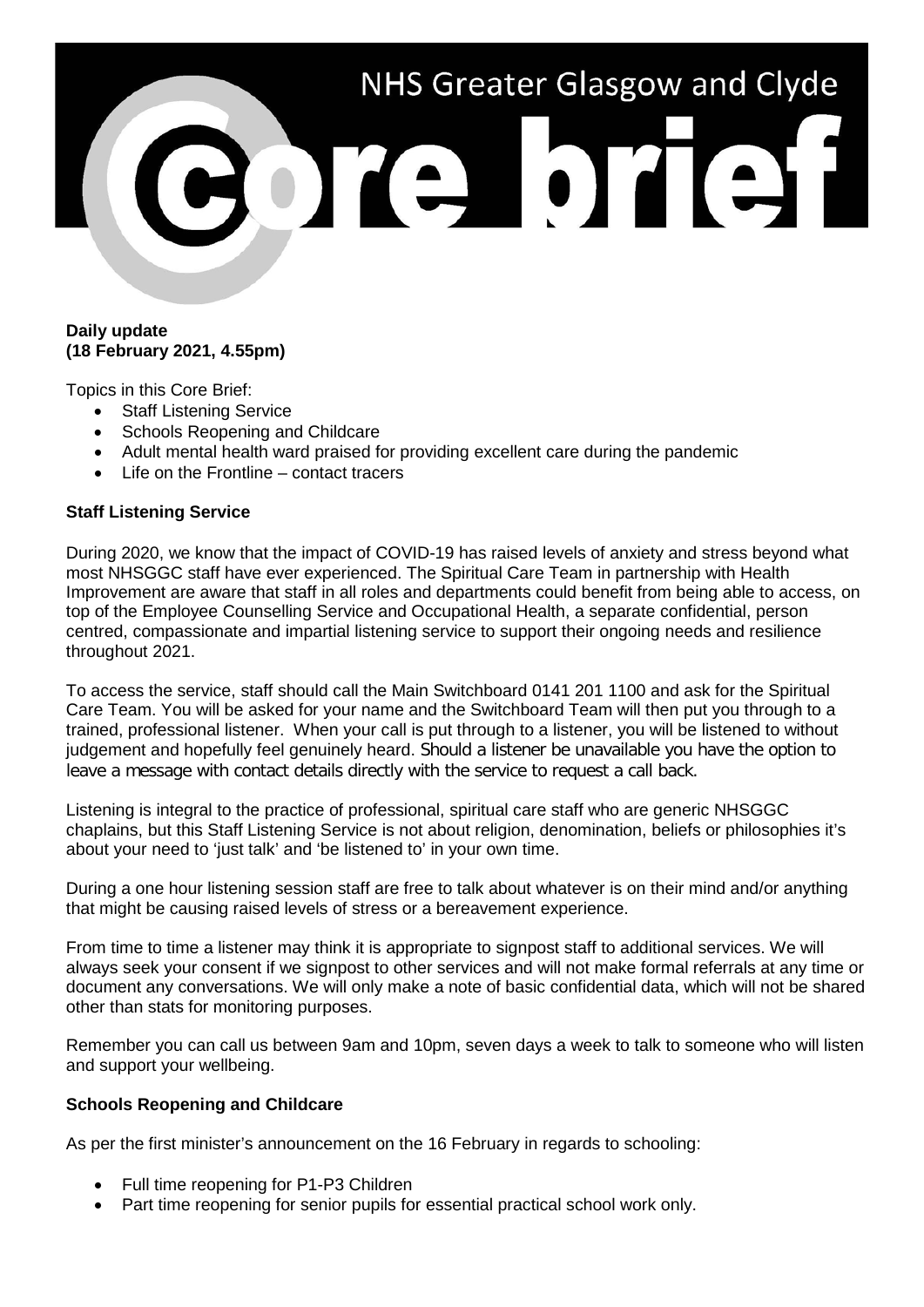- All other primary and secondary pupils to continue to adopt remote learning
- Childcare services remain open to key workers and vulnerable children
- To review your childcare options please click [here.](http://www.staffnet.ggc.scot.nhs.uk/Corporate%20Services/Communications/Hot%20Topics/Documents/HR%20-%20COVID%20Support%20Team%20Comms%20-%20Childcare.doc)

For details on what support services HR COVID support team can offer please see this week's hot topics [here.](http://www.staffnet.ggc.scot.nhs.uk/Corporate%20Services/Communications/Hot%20Topics/Pages/comms_HRCOVIDsupportteam_mb020221.aspx)

Your local authority will also be able to provide further information about schools in your local area.

# **Adult mental health ward praised for providing excellent care during the pandemic**

A huge thank you goes to staff at an adult mental health ward at Leverndale Hospital for their hard work and dedication during the COVID-19 pandemic. Their efforts have also been praised by the Mental Welfare Commission for Scotland.

The Commission inspected the rehabilitation ward and spoke to staff and patients to better understand how care has been managed throughout the pandemic.



Susanne Millar, Interim Chief Officer at Glasgow City HSCP, said: "This has been a hugely challenging year for everyone, not least patients who are faced with complex mental health problems."

Staff were praised for the weekly activities they designed to support patients, including cooking groups, arts and crafts groups, beauty sessions, socialising through games, weekly themed nights and most recently, a 'Come Dine with Me' themed event. Staff have also recognised the impact of the COVID restrictions by creating a 'lockdown wall' at the entrance of the ward.

Susanne added: "I'm delighted that this report has highlighted the incredible work of our teams to ensure an environment where the needs of our patients is at the front and centre of everything we do. The passion and commitment demonstrated by our staff has provided care and support when people have needed it most and I want to thank them for all that they do."

# [Click here to read the full report.](https://www.mwcscot.org.uk/sites/default/files/2021-02/LeverndaleHospital-RehabilitationWard_20201215a.pdf)

# **Life on the Frontline – contact tracers**

In the last of our features of contact tracers we meet Tom Rodgers a former DCI with Police Scotland.

After working for HMRC since leaving school, Tom joined the Police service. He had an extensive career across community policing, CID, Serious Crime Squad and Intelligence Departments.

He retired from the Police service, four years ago and with his wife, set up a wedding business, which published the first issue of Glasgow Wedding Magazine, prior to lockdown.



# **Tom's story**

At the end of March, I contracted COVID and was admitted to Crosshouse Hospital in Ayrshire. I was in hospital for around three weeks, with some time spent in ICU. Once recovered, I knew I wanted to help so applied to join the Test and Protect Team.